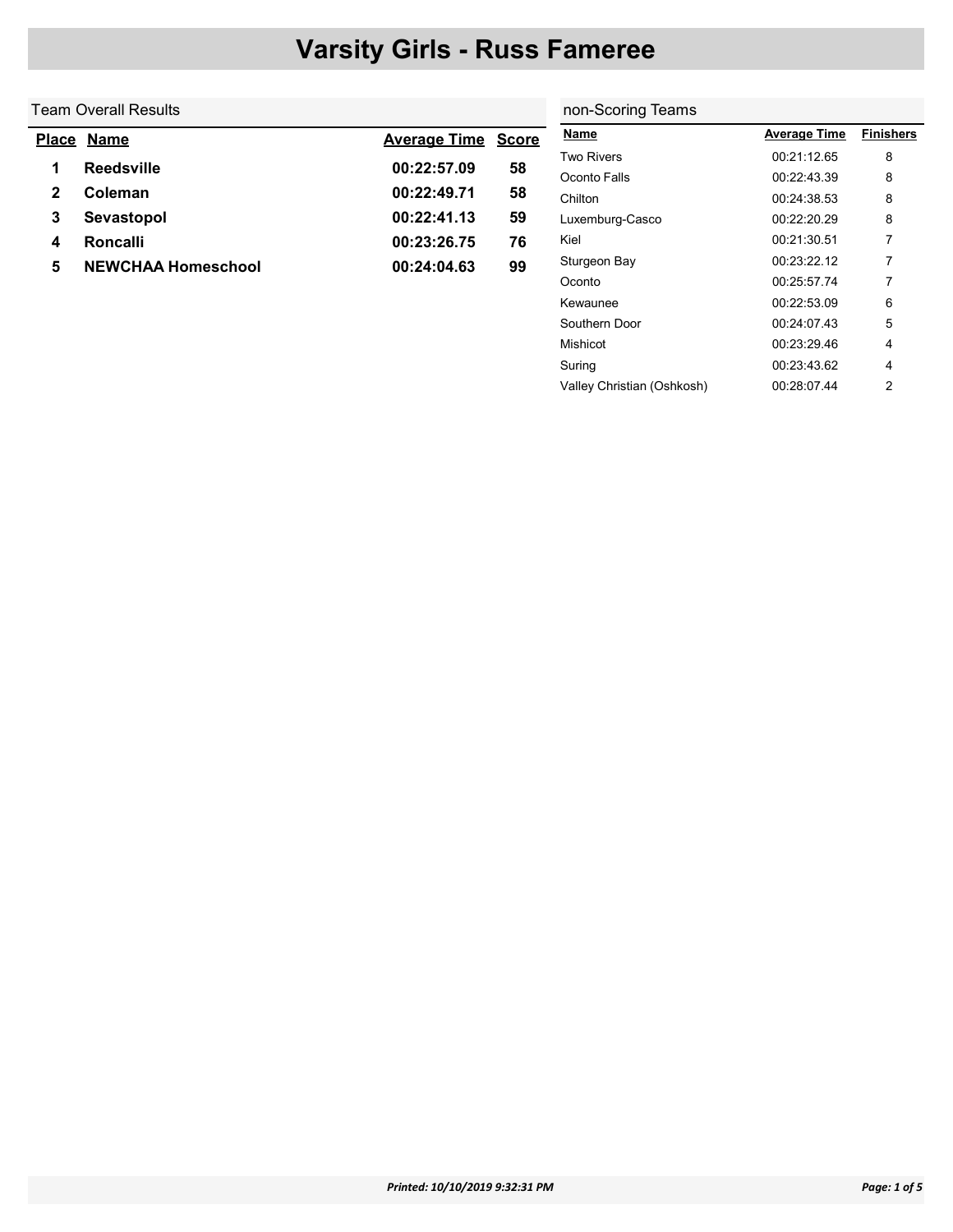Team Results

|              | <b>Place Team Name</b>    |                         |      |                            |             | Average Time # of Finishers Team Score |                |
|--------------|---------------------------|-------------------------|------|----------------------------|-------------|----------------------------------------|----------------|
| 1            | <b>Reedsville</b>         |                         |      |                            | 00:22:57.09 | 7                                      | 58             |
|              | <b>Team Position</b>      | <b>Overall Position</b> | Bib# | Name                       |             | <b>Chip Time</b>                       | <b>Score</b>   |
|              | 1                         | 25                      | 862  | Makayla Junk               |             | 00:21:47.29                            | 6              |
|              | 2                         | 47                      | 868  | Megan VanDyke              |             | 00:22:57.94                            | 11             |
|              | 3                         | 49                      | 863  | Jordyn Ossmann             |             | 00:23:01.50                            | 12             |
|              | 4                         | 55                      | 865  | <b>Trinity Schlorf</b>     |             | 00:23:26.68                            | 14             |
|              | 5                         | 58                      | 864  | <b>Olivia Pautz</b>        |             | 00:23:32.03                            | 15             |
|              | 6                         | 59                      | 869  | Ellyanna Zipperer          |             | 00:23:35.40                            | (16)           |
|              | 7                         | 67                      | 866  | Emma Schneider             |             | 00:23:57.35                            | (18)           |
| $\mathbf{2}$ | Coleman                   |                         |      |                            | 00:22:49.71 | 7                                      | 58             |
|              | <b>Team Position</b>      | <b>Overall Position</b> | Bib# | <b>Name</b>                |             | <b>Chip Time</b>                       | <b>Score</b>   |
|              | 1                         | 5                       | 393  | <b>Faith King</b>          |             | 00:20:10.35                            | $\mathbf{2}$   |
|              | $\overline{2}$            | 40                      | 398  | <b>Sara Seefeldt</b>       |             | 00:22:39.72                            | 8              |
|              | 3                         | 43                      | 394  | <b>Mariah Mursau</b>       |             | 00:22:41.52                            | 9              |
|              | 4                         | 65                      | 396  | <b>Megan Seefeldt</b>      |             | 00:23:55.79                            | 17             |
|              | 5                         | 76                      | 395  | <b>Mariah Payette</b>      |             | 00:24:41.15                            | 22             |
|              | 6                         | 77                      | 392  | <b>Ember DeWitt</b>        |             | 00:24:41.97                            | (23)           |
|              | $\overline{7}$            | 88                      | 397  | <b>Molly Seefeldt</b>      |             | 00:25:17.98                            | (28)           |
| $\mathbf{3}$ | Sevastopol                |                         |      |                            | 00:22:41.13 | 5                                      | 59             |
|              | <b>Team Position</b>      | <b>Overall Position</b> | Bib# | <b>Name</b>                |             | <b>Chip Time</b>                       | <u>Score</u>   |
|              | 1                         | 3                       | 899  | <b>Olivia Stenzel</b>      |             | 00:20:04.52                            | 1              |
|              | 2                         | 22                      | 898  | <b>Kylie Newton</b>        |             | 00:21:36.76                            | 5              |
|              | 3                         | 38                      | 897  | <b>Lizzy Fiscus</b>        |             | 00:22:35.39                            | $\overline{7}$ |
|              | 4                         | 71                      | 901  | <b>Rachel Wilke</b>        |             | 00:24:06.48                            | 20             |
|              | 5                         | 83                      | 900  | <b>Mckenzie Wiesner</b>    |             | 00:25:02.51                            | 26             |
| 4            | Roncalli                  |                         |      |                            | 00:23:26.75 | 8                                      | 76             |
|              | <b>Team Position</b>      | <b>Overall Position</b> | Bib# | Name                       |             | <b>Chip Time</b>                       | <b>Score</b>   |
|              | 1                         | 20                      | 670  | Jena Garceau               |             | 00:21:34.55                            | 4              |
|              | 2                         | 46                      | 673  | Lydia Maternoski           |             | 00:22:57.83                            | 10             |
|              | 3                         | 50                      | 675  | Megan Moczynski            |             | 00:23:07.42                            | 13             |
|              |                           | 78                      | 674  | <b>Emily Mendyk</b>        |             | 00:24:43.36                            | 24             |
|              | 5                         | 80                      | 669  | <b>India Anclam</b>        |             | 00:24:50.61                            | 25             |
|              | 6                         | 93                      | 671  | Emma Holsen                |             | 00:25:43.51                            | (30)           |
|              | 7                         | 96                      | 672  | Courtney Isselman          |             | 00:26:06.07                            | (31)           |
|              | 8                         | 101                     | 676  | Megan Rotter               |             | 00:26:45.32                            | (33)           |
| 5            | <b>NEWCHAA Homeschool</b> |                         |      |                            | 00:24:04.63 | 6                                      | 99             |
|              | <b>Team Position</b>      | <b>Overall Position</b> | Bib# | <b>Name</b>                |             | <b>Chip Time</b>                       | <b>Score</b>   |
|              | 1                         | 14                      | 494  | <b>Margaret Delaney</b>    |             | 00:21:18.43                            | 3              |
|              | 2                         | 70                      | 497  | <b>Eleanor Kirsteatter</b> |             | 00:24:06.42                            | 19             |
|              | 3                         | 72                      | 499  | <b>Madison Rasku</b>       |             | 00:24:08.79                            | 21             |
|              | 4                         | 85                      | 498  | <b>Abigail Matthys</b>     |             | 00:25:07.15                            | 27             |
|              | 5                         | 92                      | 496  | <b>Melissa Keller</b>      |             | 00:25:42.37                            | 29             |
|              | 6                         | 98                      | 495  | Jenna Guinter              |             | 00:26:25.35                            | (32)           |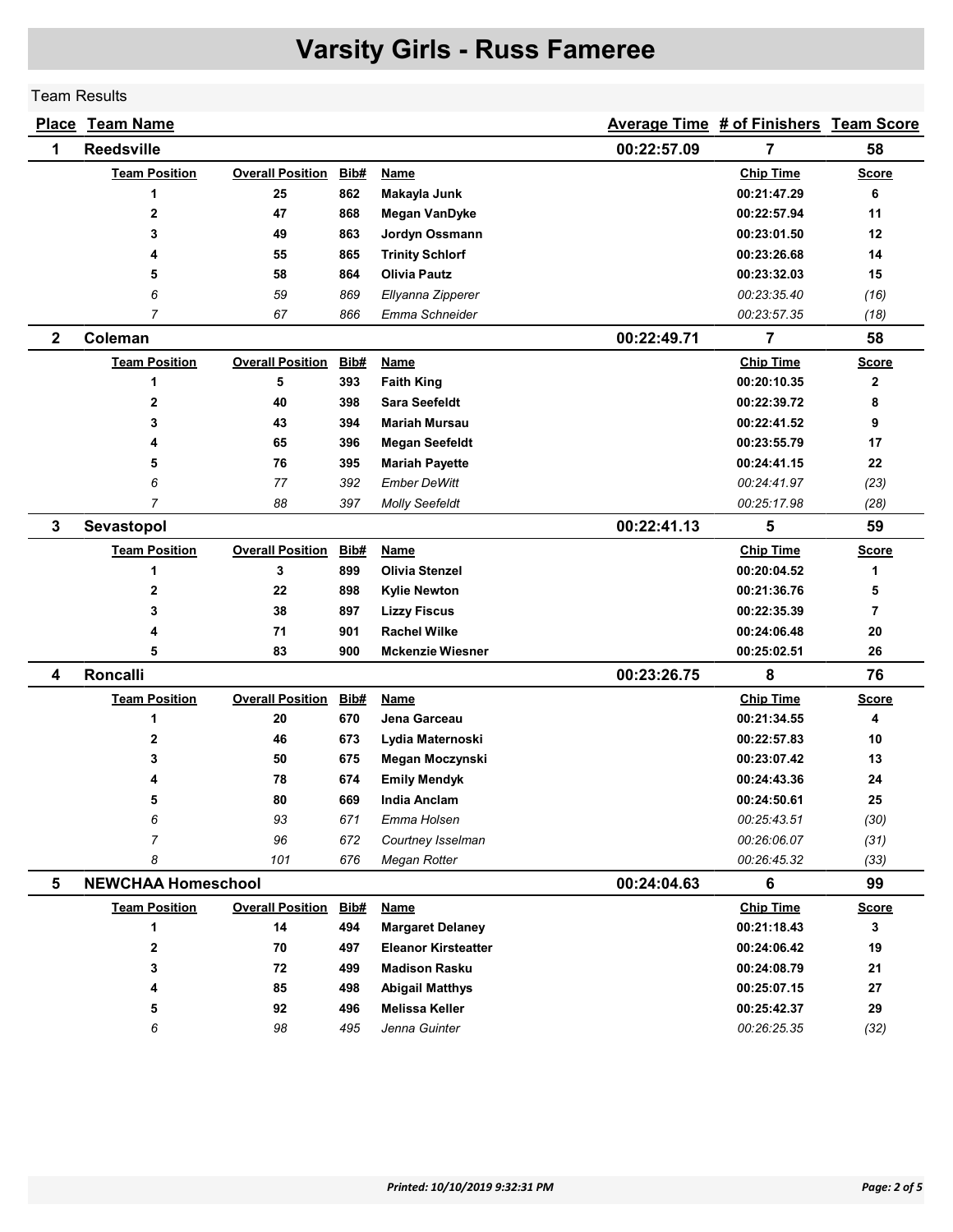#### Individual Overall Results

| <b>Overall</b> |      |      | Score Bib# Name           | <b>Class</b> | <b>Chip Time Team</b>  |                                |
|----------------|------|------|---------------------------|--------------|------------------------|--------------------------------|
| 1              | 1    | 1000 | Anna Gallagher            | <b>SO</b>    | 00:18:36.17 Two Rivers |                                |
| 2              | 2    | 1523 | Mikaela Helling           | <b>FR</b>    | 00:19:28.06 Two Rivers |                                |
| 3              | 1    | 899  | <b>Olivia Stenzel</b>     | <b>JR</b>    | 00:20:04.52 Sevastopol |                                |
| 4              | 0    | 700  | Mikayla Gove              | SR           | 00:20:07.30 Mishicot   |                                |
| 5              | 2    | 393  | <b>Faith King</b>         | <b>SR</b>    | 00:20:10.35 Coleman    |                                |
| 6              | 3    | 1522 | <b>Makenzie Greenwood</b> | <b>JR</b>    | 00:20:15.87 Two Rivers |                                |
| 7              | 4    | 817  | <b>Autumn Canavera</b>    | <b>SR</b>    |                        | 00:20:20.87 Oconto Falls       |
| 8              | 5    | 351  | <b>Emily Hoerl</b>        | <b>SR</b>    | 00:20:26.93 Chilton    |                                |
| 9              | 6    | 543  | Zoe Watson                | <b>FR</b>    | 00:20:33.70 Kiel       |                                |
| 10             | 7    | 540  | Julia Koenig              | <b>SR</b>    | 00:20:56.61 Kiel       |                                |
| 11             | 8    | 541  | <b>Ellie Mueller</b>      | <b>JR</b>    | 00:21:05.81 Kiel       |                                |
| 12             | 9    | 537  | Jocelyn Aprill            | SO           | 00:21:12.97 Kiel       |                                |
| 13             | 10   | 326  | <b>Lydiah LeCloux</b>     | JR           |                        | 00:21:14.54 Southern Door      |
| 14             | 3    | 494  | <b>Margaret Delaney</b>   | JR           |                        | 00:21:18.43 NEWCHAA Homeschool |
| 15             | 11   | 510  | <b>Elizabeth Lamack</b>   | JR           | 00:21:22.66 Kewaunee   |                                |
| 16             | 12   | 1525 | <b>Olivia Stanley</b>     | <b>FR</b>    | 00:21:23.93 Two Rivers |                                |
| 17             | 13   | 821  | <b>Carleigh Kaczmarek</b> | <b>FR</b>    |                        | 00:21:25.24 Oconto Falls       |
| 18             | 14   | 567  | Alyssa Delebreau          | <b>SO</b>    |                        | 00:21:28.60 Luxemburg-Casco    |
| 19             | 0    | 947  | Olivia Noack              | <b>FR</b>    | 00:21:29.75 Suring     |                                |
| 20             | 4    | 670  | Jena Garceau              | SΟ           | 00:21:34.55 Roncalli   |                                |
| 21             | 15   | 1524 | <b>Maggie Klinkner</b>    | JR           | 00:21:36.63 Two Rivers |                                |
| 22             | 5    | 898  | <b>Kylie Newton</b>       | <b>JR</b>    | 00:21:36.76 Sevastopol |                                |
| 23             | 16   | 930  | Miranda Olson             | JR           |                        | 00:21:42.52 Sturgeon Bay       |
| 24             | 17   | 572  | <b>Megan Vandermause</b>  | SO           |                        | 00:21:45.68 Luxemburg-Casco    |
| 25             | 6    | 862  | Makayla Junk              | SΟ           | 00:21:47.29 Reedsville |                                |
| 26             | (18) | 999  | Emma Cooley               | JR           | 00:21:48.04 Two Rivers |                                |
| 27             | 19   | 511  | <b>Elena Lewis</b>        | JR           | 00:21:48.07 Kewaunee   |                                |
| 28             | 20   | 565  | <b>Madilyn Bevins</b>     | <b>FR</b>    |                        | 00:21:50.28 Luxemburg-Casco    |
| 29             | 21   | 929  | <b>Allison Hobbes</b>     | SO           |                        | 00:21:50.81 Sturgeon Bay       |
| 30             | 22   | 328  | <b>Marlen Ramirez</b>     | JR           |                        | 00:21:51.53 Southern Door      |
| 31             | 23   | 568  | Ella Junion               | JR           |                        | 00:21:54.97 Luxemburg-Casco    |
| 32             | 24   | 539  | <b>Sydney Binversie</b>   | <b>SR</b>    | 00:22:11.91 Kiel       |                                |
| 33             | (25) | 542  | Julie Mueller             | SR           | 00:22:15.13 Kiel       |                                |
| 34             | (26) | 538  | <b>Aubrey Arnold</b>      | ${\sf FR}$   | 00:22:17.47 Kiel       |                                |
| 35             | 27   | 822  | Autumn Magnin             | JR           |                        | 00:22:27.68 Oconto Falls       |
| 36             | 28   | 566  | Micaela Boucher           | SO           |                        | 00:22:31.80 Luxemburg-Casco    |
| 37             | (29) | 1527 | <b>Haley Vanne</b>        | SR           | 00:22:35.17 Two Rivers |                                |
| 38             | 7    | 897  | <b>Lizzy Fiscus</b>       | <b>SR</b>    | 00:22:35.39 Sevastopol |                                |
| 39             | 30   | 352  | <b>Andrea Schmitz</b>     | <b>JR</b>    | 00:22:37.97 Chilton    |                                |
| 40             | 8    | 398  | <b>Sara Seefeldt</b>      | <b>SO</b>    | 00:22:39.72 Coleman    |                                |
| 41             | (31) | 570  | <b>Haley Paye</b>         | FR           |                        | 00:22:40.68 Luxemburg-Casco    |
| 42             | 32   | 353  | Lizzy Wagner              | JR           | 00:22:41.12 Chilton    |                                |
| 43             | 9    | 394  | <b>Mariah Mursau</b>      | <b>SR</b>    | 00:22:41.52 Coleman    |                                |
| 44             | 33   | 927  | Nalani Bicoy              | <b>SR</b>    |                        | 00:22:52.15 Sturgeon Bay       |
| 45             | 34   | 514  | <b>Brooklyn Walecka</b>   | SR.          | 00:22:57.02 Kewaunee   |                                |
| 46             | 10   | 673  | Lydia Maternoski          | SO           | 00:22:57.83 Roncalli   |                                |
| 47             | 11   | 868  | Megan VanDyke             | <b>SO</b>    | 00:22:57.94 Reedsville |                                |
| 48             | (35) | 569  | Katie Krueger             | SR           |                        | 00:23:01.19 Luxemburg-Casco    |
| 49             | 12   | 863  | Jordyn Ossmann            | <b>JR</b>    | 00:23:01.50 Reedsville |                                |
| 50             | 13   | 675  | Megan Moczynski           | <b>SR</b>    | 00:23:07.42 Roncalli   |                                |
| 51             | 36   | 512  | <b>Natalie Pansier</b>    | SO           | 00:23:23.56 Kewaunee   |                                |
|                |      |      |                           |              |                        |                                |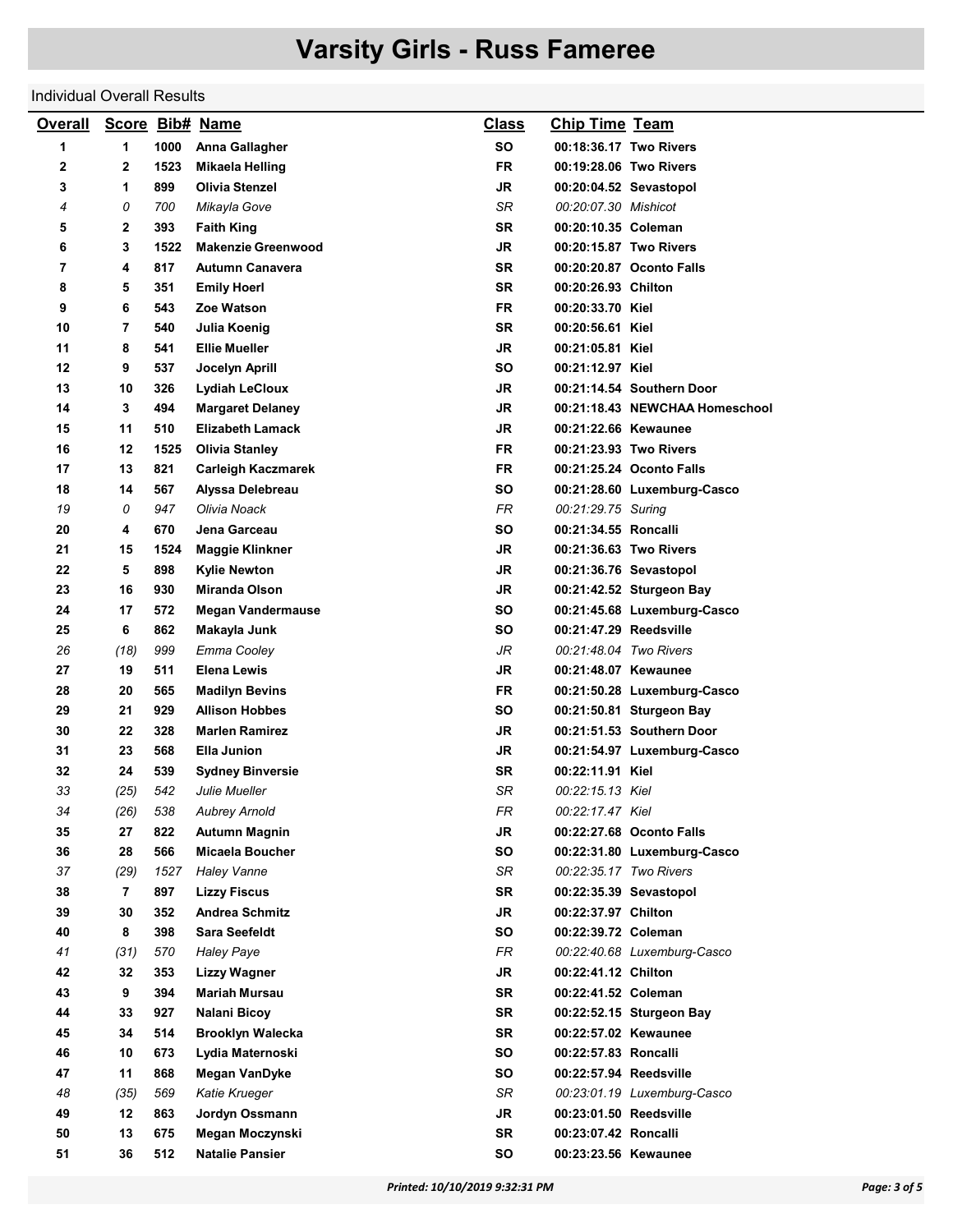| 52  | 37   | 823  | Jaden Reed                 | SΟ        |                        | 00:23:24.27 Oconto Falls               |
|-----|------|------|----------------------------|-----------|------------------------|----------------------------------------|
| 53  | 0    | 701  | <b>Brooke Grossheim</b>    | FR.       | 00:23:25.89 Mishicot   |                                        |
| 54  | 38   | 818  | <b>Alexis Euclide</b>      | SΟ        |                        | 00:23:26.52 Oconto Falls               |
| 55  | 14   | 865  | <b>Trinity Schlorf</b>     | JR        | 00:23:26.68 Reedsville |                                        |
| 56  | (39) | 819  | Alyson Fabry               | SR        |                        | 00:23:27.08 Oconto Falls               |
| 57  | (40) | 571  | Cadence Trimberger         | SO        |                        | 00:23:29.13 Luxemburg-Casco            |
| 58  | 15   | 864  | <b>Olivia Pautz</b>        | JR        | 00:23:32.03 Reedsville |                                        |
| 59  | (16) | 869  | Ellyanna Zipperer          | SR        | 00:23:35.40 Reedsville |                                        |
| 60  | 41   | 513  | <b>Ashlyn Pribek</b>       | SΟ        | 00:23:35.43 Kewaunee   |                                        |
| 61  | 0    | 948  | <b>Hailey Thompson</b>     | FR        | 00:23:36.57 Suring     |                                        |
| 62  | (42) | 820  | Ericka Havemeier           | SR        |                        | 00:23:36.71 Oconto Falls               |
| 63  | (43) | 816  | Sydney Bell                | FR.       |                        | 00:23:38.76 Oconto Falls               |
| 64  | 44   | 931  | <b>Morgan Reinhardt</b>    | JR        |                        | 00:23:40.99 Sturgeon Bay               |
| 65  | 17   | 396  | <b>Megan Seefeldt</b>      | SR        | 00:23:55.79 Coleman    |                                        |
| 66  | (45) | 1526 | Kaitlyn Traeger            | SO        | 00:23:57.31 Two Rivers |                                        |
| 67  | (18) | 866  | Emma Schneider             | SR        | 00:23:57.35 Reedsville |                                        |
| 68  | 46   | 933  | <b>Claire Tellstrom</b>    | SR        |                        | 00:24:03.69 Sturgeon Bay               |
| 69  | (47) | 932  | <b>Maggie Stephens</b>     | SO        |                        | 00:24:04.26 Sturgeon Bay               |
| 70  | 19   | 497  | <b>Eleanor Kirsteatter</b> | FR        |                        | 00:24:06.42 NEWCHAA Homeschool         |
| 71  | 20   | 901  | <b>Rachel Wilke</b>        | SO        |                        | 00:24:06.48 Sevastopol                 |
| 72  | 21   | 499  | <b>Madison Rasku</b>       | JR        |                        | 00:24:08.79 NEWCHAA Homeschool         |
| 73  | 48   | 770  | <b>Josie Mireles</b>       | SΟ        | 00:24:11.19 Oconto     |                                        |
| 74  | (49) | 509  | Regina Augustian           | JR        | 00:24:11.82 Kewaunee   |                                        |
| 75  | 50   | 347  | <b>Emma Bartel</b>         | SΟ        | 00:24:12.22 Chilton    |                                        |
| 76  | 22   | 395  | <b>Mariah Payette</b>      | <b>SR</b> | 00:24:41.15 Coleman    |                                        |
| 77  | (23) | 392  | <b>Ember DeWitt</b>        | SR        | 00:24:41.97 Coleman    |                                        |
| 78  | 24   | 674  | <b>Emily Mendyk</b>        | <b>SR</b> | 00:24:43.36 Roncalli   |                                        |
| 79  | 0    | 699  | <b>Valerie Driscoll</b>    | SO        | 00:24:44.16 Mishicot   |                                        |
| 80  | 25   | 669  | India Anclam               | FR.       | 00:24:50.61 Roncalli   |                                        |
| 81  | 0    | 949  | Chantelle Vandenelzen      | SO        | 00:24:53.98 Suring     |                                        |
| 82  | 0    | 950  | <b>Madison Vandevelde</b>  | SO        | 00:24:54.18 Suring     |                                        |
| 83  | 26   | 900  | <b>Mckenzie Wiesner</b>    | JR        |                        | 00:25:02.51 Sevastopol                 |
| 84  | 51   | 325  | <b>Kaylee Griep</b>        | SO        |                        | 00:25:06.20 Southern Door              |
| 85  | 27   | 498  | <b>Abigail Matthys</b>     | FR        |                        | 00:25:07.15 NEWCHAA Homeschool         |
| 86  | 52   | 327  | <b>Stephany Massart</b>    | SΟ        |                        | 00:25:15.20 Southern Door              |
| 87  | 53   | 773  | <b>Brooklyn Rasmussen</b>  | SO        | 00:25:16.14 Oconto     |                                        |
| 88  | (28) | 397  | <b>Molly Seefeldt</b>      | JR        | 00:25:17.98 Coleman    |                                        |
| 89  | (54) | 928  | <b>Grace Faller</b>        | JR        |                        | 00:25:20.45 Sturgeon Bay               |
| 90  | 55   | 774  | <b>Hannah Wusterbarth</b>  | SR        | 00:25:31.13 Oconto     |                                        |
| 91  | 0    | 702  | <b>Emmalee Rahmlow</b>     | SO        | 00:25:40.51 Mishicot   |                                        |
| 92  | 29   | 496  | <b>Melissa Keller</b>      | JR        |                        | 00:25:42.37 NEWCHAA Homeschool         |
| 93  | (30) | 671  | Emma Holsen                | SO        | 00:25:43.51 Roncalli   |                                        |
| 94  | 56   | 771  | <b>Maddelyn Olive</b>      | <b>FR</b> | 00:25:59.99 Oconto     |                                        |
| 95  | 57   | 350  | <b>Teressa Gebhart</b>     | <b>SO</b> | 00:26:00.28 Chilton    |                                        |
| 96  | (31) | 672  | Courtney Isselman          | SR        | 00:26:06.07 Roncalli   |                                        |
| 97  | 58   | 768  | <b>Ellie Finger</b>        | SΟ        | 00:26:22.19 Oconto     |                                        |
| 98  | (32) | 495  | Jenna Guinter              | SO        |                        | 00:26:25.35 NEWCHAA Homeschool         |
| 99  | 0    | 837  | Cielo Gutierrez-Kuhaupt    | SO        |                        | 00:26:26.03 Valley Christian (Oshkosh) |
| 100 | (59) | 349  | Julia Diedrich             | JR        | 00:26:44.51 Chilton    |                                        |
| 101 | (33) | 676  | Megan Rotter               | SO        | 00:26:45.32 Roncalli   |                                        |
| 102 | (60) | 361  | Morgan Geiger              | SO        | 00:26:48.32 Chilton    |                                        |
| 103 | (61) | 772  | Elizabeth Petersen         | SR        | 00:26:57.31 Oconto     |                                        |
| 104 | 62   | 329  | <b>Chloe Staudenmeier</b>  | <b>SR</b> |                        | 00:27:09.70 Southern Door              |
| 105 | (63) | 769  | Jadyn Floyd                | JR        | 00:27:26.21 Oconto     |                                        |